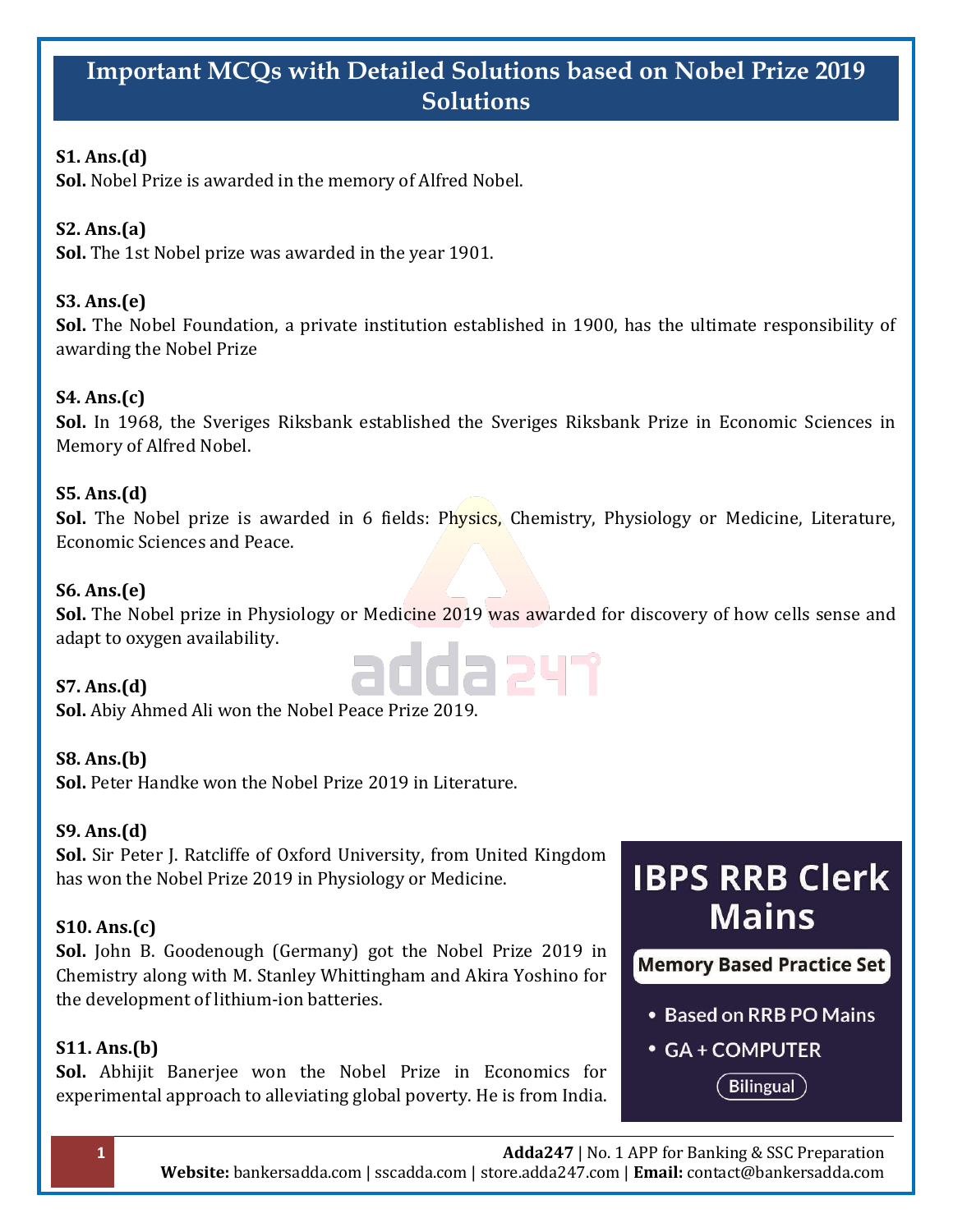## **S12. Ans.(b)**

**Sol.** Peter Handke won the Nobel Prize 2019 in Literature for work that with linguistic ingenuity has explored the periphery and the specificity of human experience

## **S13. Ans.(c)**

**Sol.** James Peebles from Canada has won the Nobel Prize 2019 in Physics for theoretical discoveries in physical cosmology.

## **S14. Ans.(d)**

**Sol.** M. Stanley Whittingham has won the Nobel Prize 2019 in Chemistry.

## **S15. Ans.(e)**

**Sol.** Olga Tokarczuk has won the Nobel Prize 2018 in Literature.

## **S16. Ans.(b)**

**Sol.** M. Stanley Whittingham won the Nobel Prize in Chemistry for the development of lithium-ion batteries. He is associated with Binghamton University.

## **S17. Ans.(b)**

**Sol.** Abiy Ahmed Ali won the the Nobel Peace Prize 2019. He belongs to Ethiopia.

#### **S18. Ans.(c)**

**Sol.** Gregg L. Semenza won the Nobel Prize in Physiology or Medicine for discovery of how cells sense and adapt to oxygen availability. He is associated with Johns Hopkins University.

#### **S19. Ans.(c)**



**Sol.** M. Stanley Whittingham won the Nobel prize 2019 in Chemistry. He is from United Kingdom.

## **S20. Ans.(b)**

**Sol.** James Peebles won the Nobel Prize 2019 in Physics for theoretical discoveries in physical cosmology. He is from Canada.

#### **S21. Ans.(e)**

**Sol.** William G. Kaelin has won the Nobel Prize 2019 in Physiology or Medicine.

#### **S22. Ans.(c)**

**Sol.** Peter Handke won the Nobel Prize 2019 in Literature. He is from Austria.

## **S23. Ans.(c)**

**Sol.** William G. Kaelin won the Nobel Prize 2019 in Physiology or Medicine. He is from USA.

#### **S24. Ans.(d)**

**Sol.** Michael Kremer won the Nobel Prize 2019 in Economics.

**2 Adda247** | No. 1 APP for Banking & SSC Preparation **Website:** bankersadda.com | sscadda.com | store.adda247.com | **Email:** contact@bankersadda.com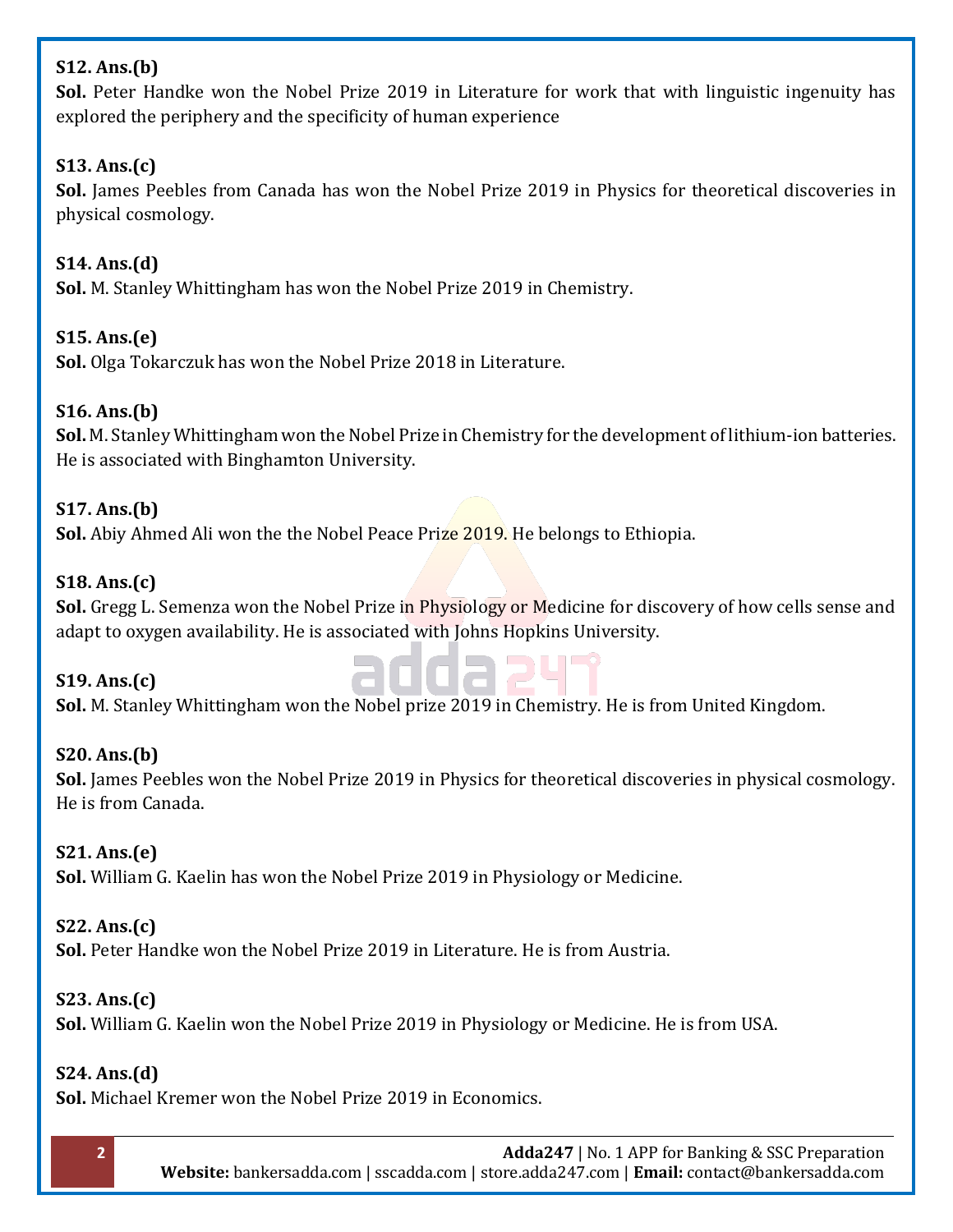## **S25. Ans.(e)**

**Sol.** Esther Duflo of France has won the Nobel Prize in Economics for experimental approach to alleviating global poverty.

## **S26. Ans.(c)**

**Sol.** The Nobel Prize 2019 in Physics is awarded for theoretical discoveries in physical cosmology and for the discovery of an exoplanet orbiting a solar-type star.

## **S27. Ans.(b)**

**Sol.** William G. Kaelin won the Nobel Prize 2019 in Physiology or Medicine. He is associated with Harvard Medical School.

## **S28. Ans.(e)**

**Sol.** Gregg L. Semenza from USA has won the Nobel Prize 2019 in Physiology or Medicine.

## **S29. Ans.(b)**

**Sol.** Abhijit Banerjee won the Nobel Prize 2019 in Economics. He is associated with which Massachusetts Institute of Technology.

## **S30. Ans.(e)**

Sol. William G. Kaelin from USA has won the Nobel Prize 2019 in Physiology or Medicine.

### **S31. Ans.(a)**

**Sol.** Olga Tokarczuk won the Nobel prize in Literature for 2018. She is from Poland.

## **S32. Ans.(e)**

**Sol.** Akira Yoshino won the Nobel Prize 2019 in Chemistry for the development of lithium-ion batteries. He is associated with Asahi Kasei Corporation.

## **S33. Ans.(b)**

**Sol.** Michael Kremer won the Nobel Prize in Economics for experimental approach to alleviating global poverty. He is associated with Harvard University.

## **S34. Ans.(b)**

**Sol.** Michel Mayor has won the Nobel Prize 2019 in Physics.

#### **S35. Ans.(b)**

**Sol.** Peter Handke of Austria has won the Nobel Prize in Literature for 2019.

## **S36. Ans.(e)**

**Sol.** Michel Mayor from Switzerland has won the Nobel Prize 2019 in Physics along with Didier Queloz for the discovery of an exoplanet orbiting a solar-type star.

**3 Adda247** | No. 1 APP for Banking & SSC Preparation **Website:** bankersadda.com | sscadda.com | store.adda247.com | **Email:** contact@bankersadda.com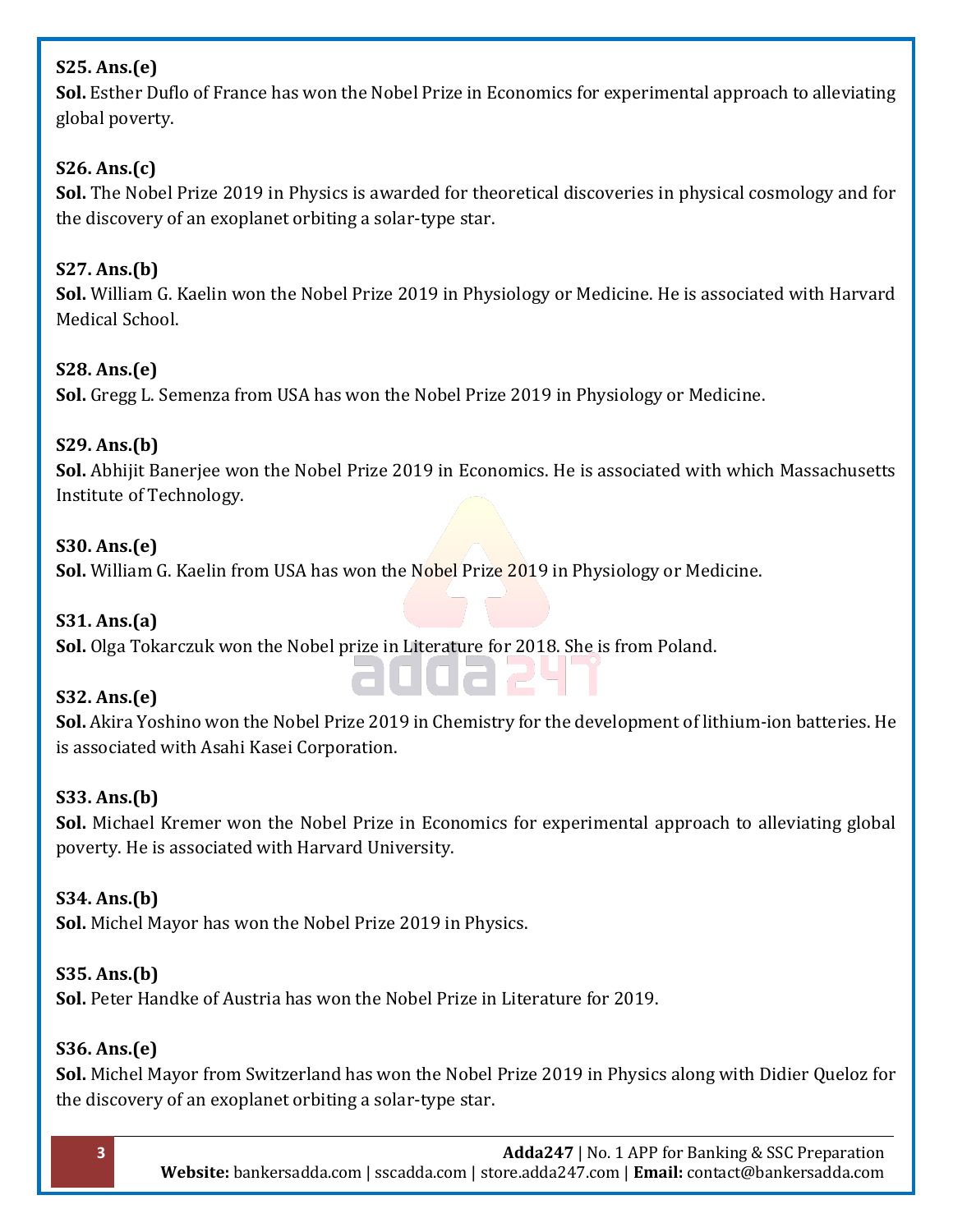## **S37. Ans.(e)**

**Sol.** The Nobel prize in Chemistry 2019 was awarded for development of lithium-ion batteries.

## **S38. Ans.(c)**

**Sol.** Olga Tokarczuk won the Nobel prize in Literature for 2018.

#### **S39. Ans.(e) Sol.** Akira Yoshino won the Nobel prize 2019 in Chemistry. He is from Japan.

**S40. Ans.(c) Sol.** Abiy Ahmed Ali is the present Prime Minister of Ethiopia who won the Nobel Peace Prize in 2019.